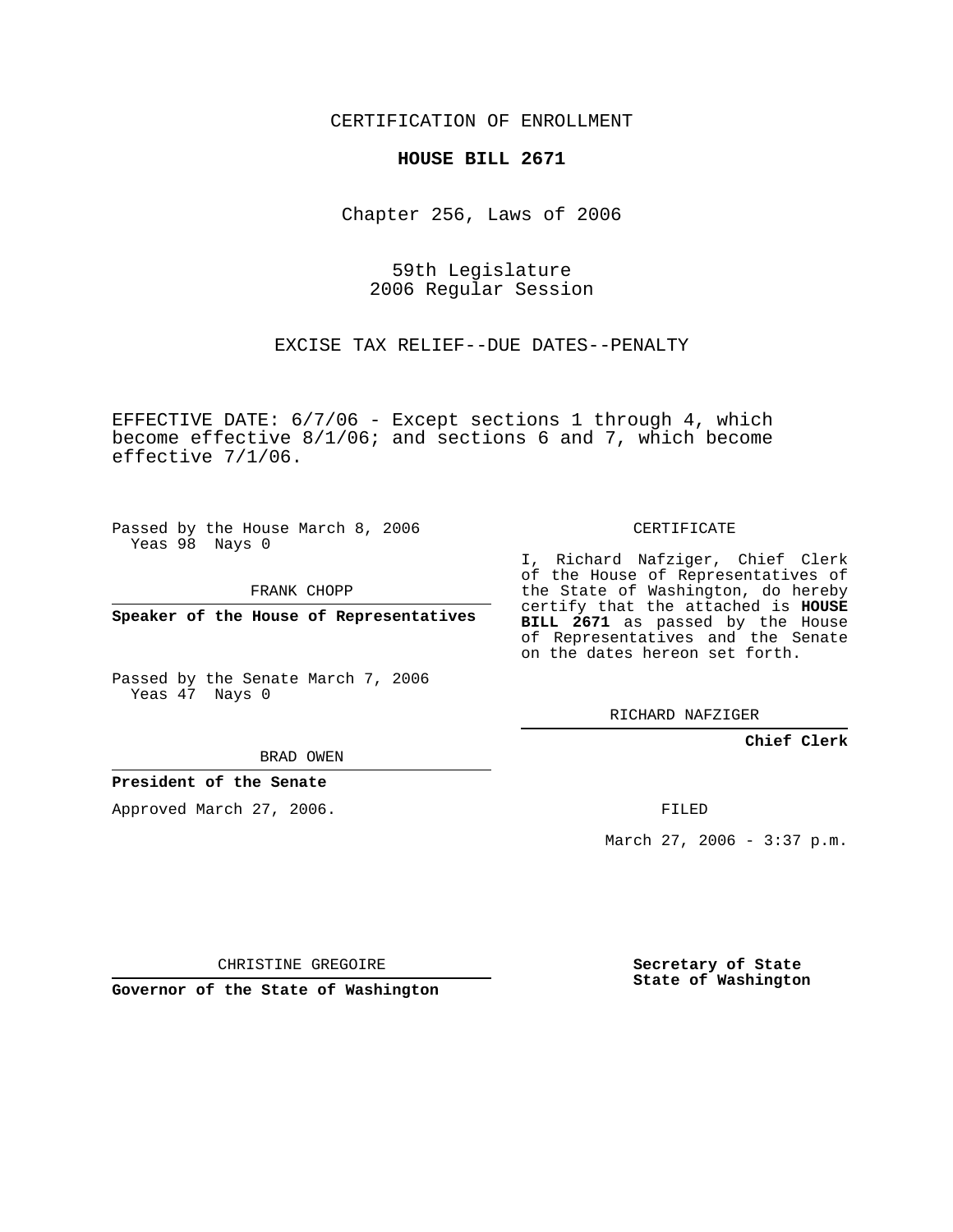# **HOUSE BILL 2671** \_\_\_\_\_\_\_\_\_\_\_\_\_\_\_\_\_\_\_\_\_\_\_\_\_\_\_\_\_\_\_\_\_\_\_\_\_\_\_\_\_\_\_\_\_

\_\_\_\_\_\_\_\_\_\_\_\_\_\_\_\_\_\_\_\_\_\_\_\_\_\_\_\_\_\_\_\_\_\_\_\_\_\_\_\_\_\_\_\_\_

## AS AMENDED BY THE SENATE

Passed Legislature - 2006 Regular Session

# **State of Washington 59th Legislature 2006 Regular Session**

**By** Representatives Ericks, Kessler, Simpson, Clibborn, Morrell, Springer, Dunn and Wallace; by request of Governor Gregoire

Read first time 01/11/2006. Referred to Committee on Finance.

 AN ACT Relating to providing excise tax relief by modifying due dates and eliminating an assessment penalty; amending RCW 82.32.045, 82.23B.020, 82.27.060, 82.32.085, and 82.32.090; creating new sections; and providing effective dates.

BE IT ENACTED BY THE LEGISLATURE OF THE STATE OF WASHINGTON:

 **Sec. 1.** RCW 82.32.045 and 2003 1st sp.s. c 13 s 8 are each amended to read as follows:

 (1) Except as otherwise provided in this chapter, payments of the taxes imposed under chapters 82.04, 82.08, 82.12, 82.14, and 82.16 RCW, along with reports and returns on forms prescribed by the department, 11 are due monthly within ((twenty)) twenty-five days after the end of the month in which the taxable activities occur.

 (2) The department of revenue may relieve any taxpayer or class of taxpayers from the obligation of remitting monthly and may require the return to cover other longer reporting periods, but in no event may returns be filed for a period greater than one year. For these taxpayers, tax payments are due on or before the last day of the month next succeeding the end of the period covered by the return.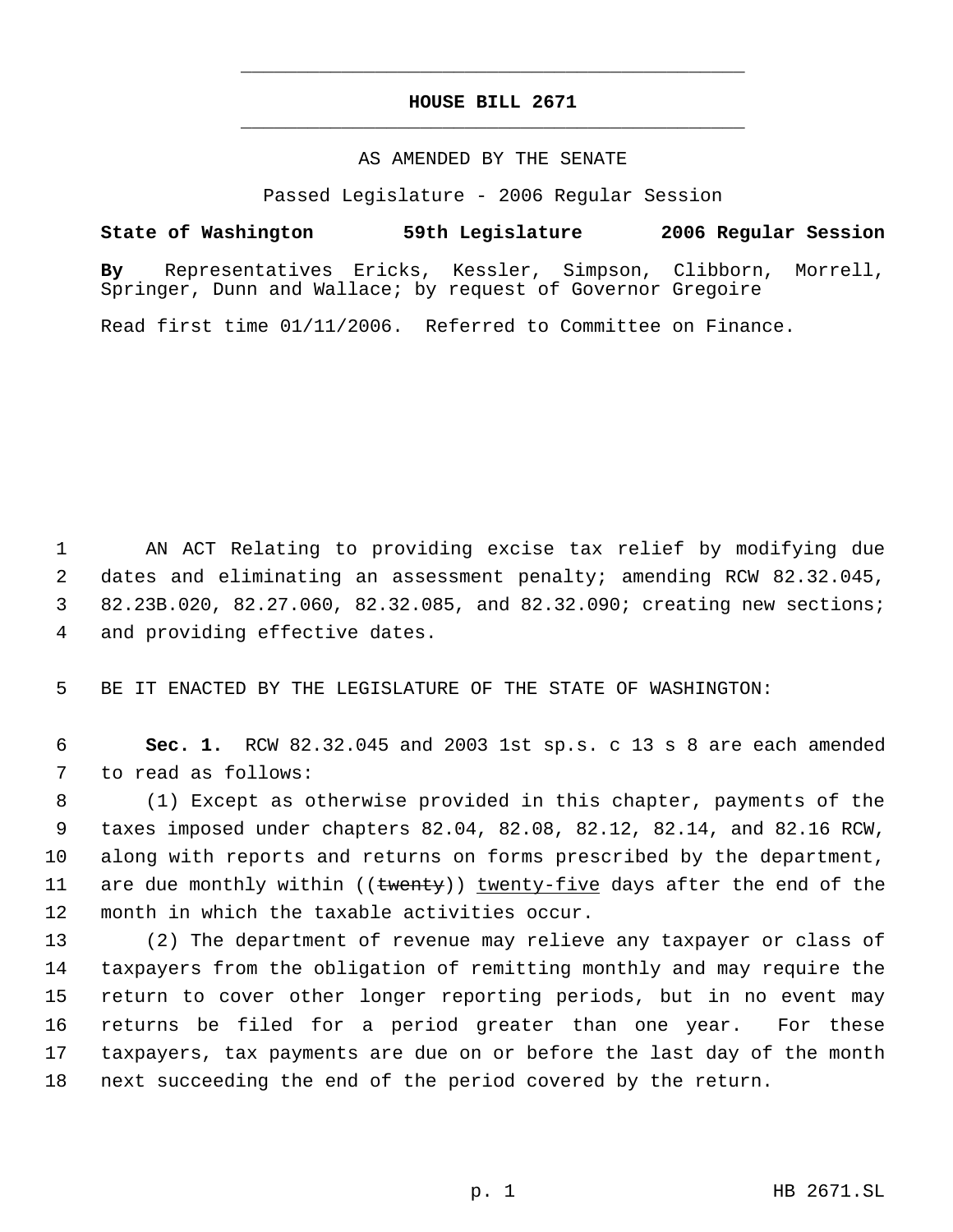(3) The department of revenue may also require verified annual returns from any taxpayer, setting forth such additional information as it may deem necessary to correctly determine tax liability.

 (4) Notwithstanding subsections (1) and (2) of this section, the department may relieve any person of the requirement to file returns if the following conditions are met:

 (a) The person's value of products, gross proceeds of sales, or gross income of the business, from all business activities taxable under chapter 82.04 RCW, is less than twenty-eight thousand dollars per year;

 (b) The person's gross income of the business from all activities taxable under chapter 82.16 RCW is less than twenty-four thousand 13 dollars per year; and

 (c) The person is not required to collect or pay to the department of revenue any other tax or fee which the department is authorized to collect.

 **Sec. 2.** RCW 82.23B.020 and 2003 1st sp.s. c 13 s 9 are each amended to read as follows:

 (1) An oil spill response tax is imposed on the privilege of receiving crude oil or petroleum products at a marine terminal within this state from a waterborne vessel or barge operating on the navigable waters of this state. The tax imposed in this section is levied upon the owner of the crude oil or petroleum products immediately after receipt of the same into the storage tanks of a marine terminal from a waterborne vessel or barge at the rate of one cent per barrel of crude oil or petroleum product received.

 (2) In addition to the tax imposed in subsection (1) of this section, an oil spill administration tax is imposed on the privilege of receiving crude oil or petroleum products at a marine terminal within this state from a waterborne vessel or barge operating on the navigable waters of this state. The tax imposed in this section is levied upon the owner of the crude oil or petroleum products immediately after receipt of the same into the storage tanks of a marine terminal from a waterborne vessel or barge at the rate of four cents per barrel of crude oil or petroleum product.

 (3) The taxes imposed by this chapter shall be collected by the marine terminal operator from the taxpayer. If any person charged with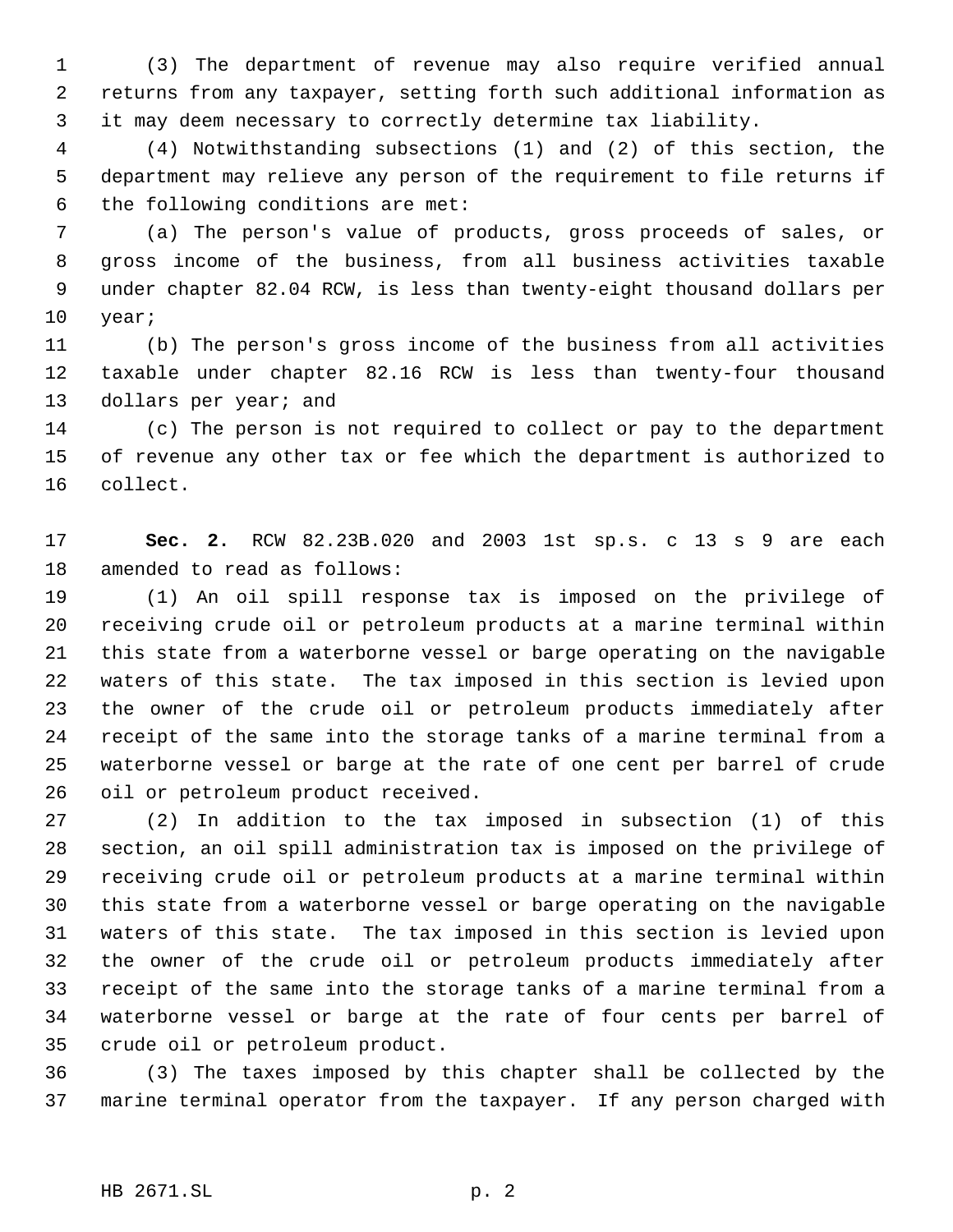collecting the taxes fails to bill the taxpayer for the taxes, or in the alternative has not notified the taxpayer in writing of the imposition of the taxes, or having collected the taxes, fails to pay them to the department in the manner prescribed by this chapter, whether such failure is the result of the person's own acts or the result of acts or conditions beyond the person's control, he or she shall, nevertheless, be personally liable to the state for the amount of the taxes. Payment of the taxes by the owner to a marine terminal operator shall relieve the owner from further liability for the taxes.

 (4) Taxes collected under this chapter shall be held in trust until paid to the department. Any person collecting the taxes who appropriates or converts the taxes collected shall be guilty of a gross misdemeanor if the money required to be collected is not available for payment on the date payment is due. The taxes required by this chapter to be collected shall be stated separately from other charges made by the marine terminal operator in any invoice or other statement of account provided to the taxpayer.

 (5) If a taxpayer fails to pay the taxes imposed by this chapter to the person charged with collection of the taxes and the person charged with collection fails to pay the taxes to the department, the department may, in its discretion, proceed directly against the taxpayer for collection of the taxes.

 (6) The taxes shall be due from the marine terminal operator, along with reports and returns on forms prescribed by the department, within 25 ((twenty)) twenty-five days after the end of the month in which the taxable activity occurs.

 (7) The amount of taxes, until paid by the taxpayer to the marine terminal operator or to the department, shall constitute a debt from the taxpayer to the marine terminal operator. Any person required to collect the taxes under this chapter who, with intent to violate the provisions of this chapter, fails or refuses to do so as required and any taxpayer who refuses to pay any taxes due under this chapter, shall be guilty of a misdemeanor as provided in chapter 9A.20 RCW.

 (8) Upon prior approval of the department, the taxpayer may pay the taxes imposed by this chapter directly to the department. The department shall give its approval for direct payment under this section whenever it appears, in the department's judgment, that direct payment will enhance the administration of the taxes imposed under this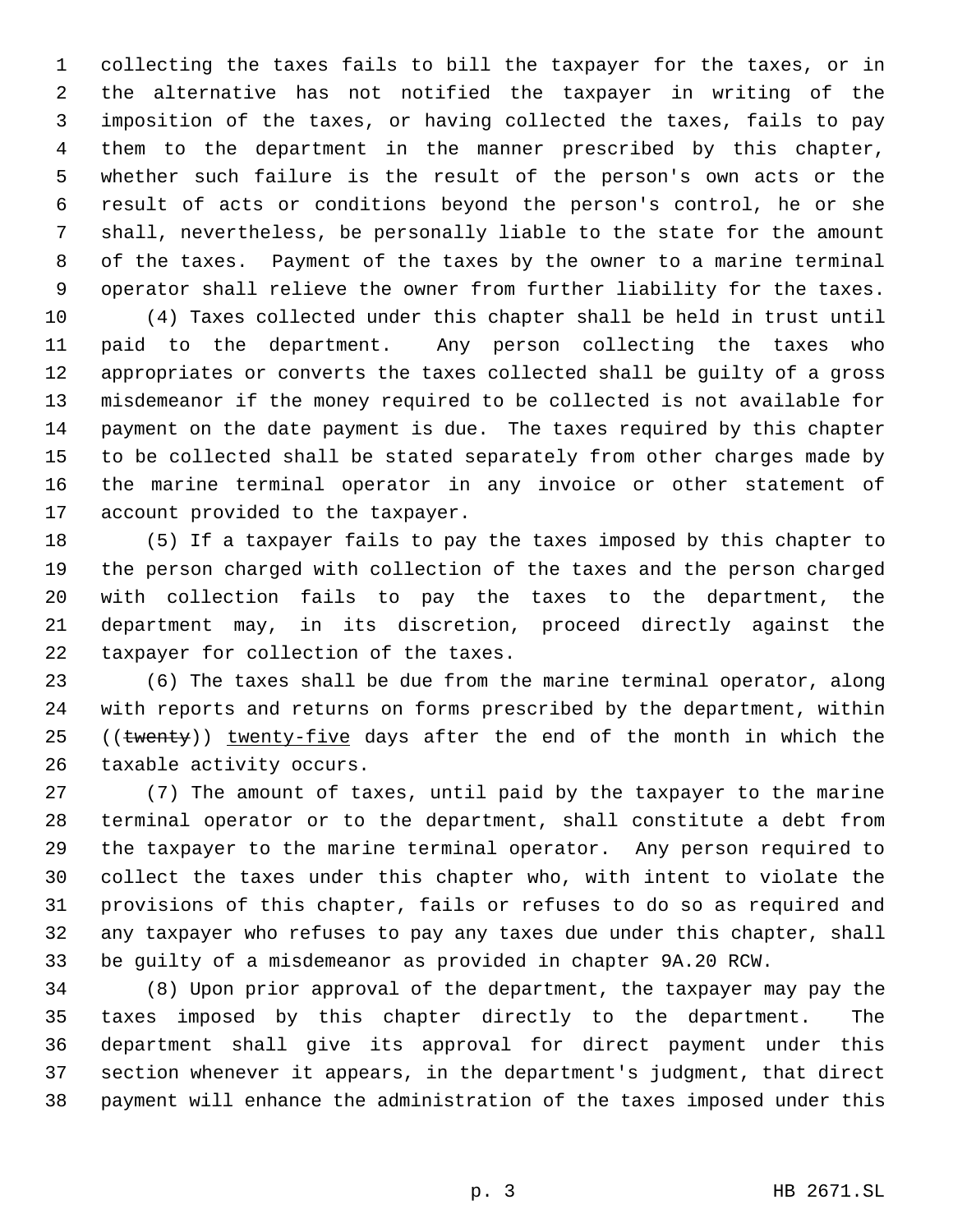chapter. The department shall provide by rule for the issuance of a direct payment certificate to any taxpayer qualifying for direct payment of the taxes. Good faith acceptance of a direct payment certificate by a terminal operator shall relieve the marine terminal operator from any liability for the collection or payment of the taxes imposed under this chapter.

 (9) All receipts from the tax imposed in subsection (1) of this section shall be deposited into the state oil spill response account. All receipts from the tax imposed in subsection (2) of this section shall be deposited into the oil spill prevention account.

 (10) Within forty-five days after the end of each calendar quarter, the office of financial management shall determine the balance of the oil spill response account as of the last day of that calendar quarter. Balance determinations by the office of financial management under this section are final and shall not be used to challenge the validity of any tax imposed under this chapter. The office of financial management shall promptly notify the departments of revenue and ecology of the account balance once a determination is made. For each subsequent calendar quarter, the tax imposed by subsection (1) of this section shall be imposed during the entire calendar quarter unless:

 (a) Tax was imposed under subsection (1) of this section during the immediately preceding calendar quarter, and the most recent quarterly balance is more than nine million dollars; or

 (b) Tax was not imposed under subsection (1) of this section during the immediately preceding calendar quarter, and the most recent quarterly balance is more than eight million dollars.

 **Sec. 3.** RCW 82.27.060 and 2003 1st sp.s. c 13 s 10 are each amended to read as follows:

 The taxes levied by this chapter shall be due for payment monthly 30 and remittance therefor shall be made within ((twenty)) twenty-five days after the end of the month in which the taxable activity occurs. The taxpayer on or before the due date shall make out a signed return, setting out such information as the department of revenue may require, including the gross measure of the tax, any deductions, credits, or exemptions claimed, and the amount of tax due for the preceding monthly period, which amount shall be transmitted to the department along with the return.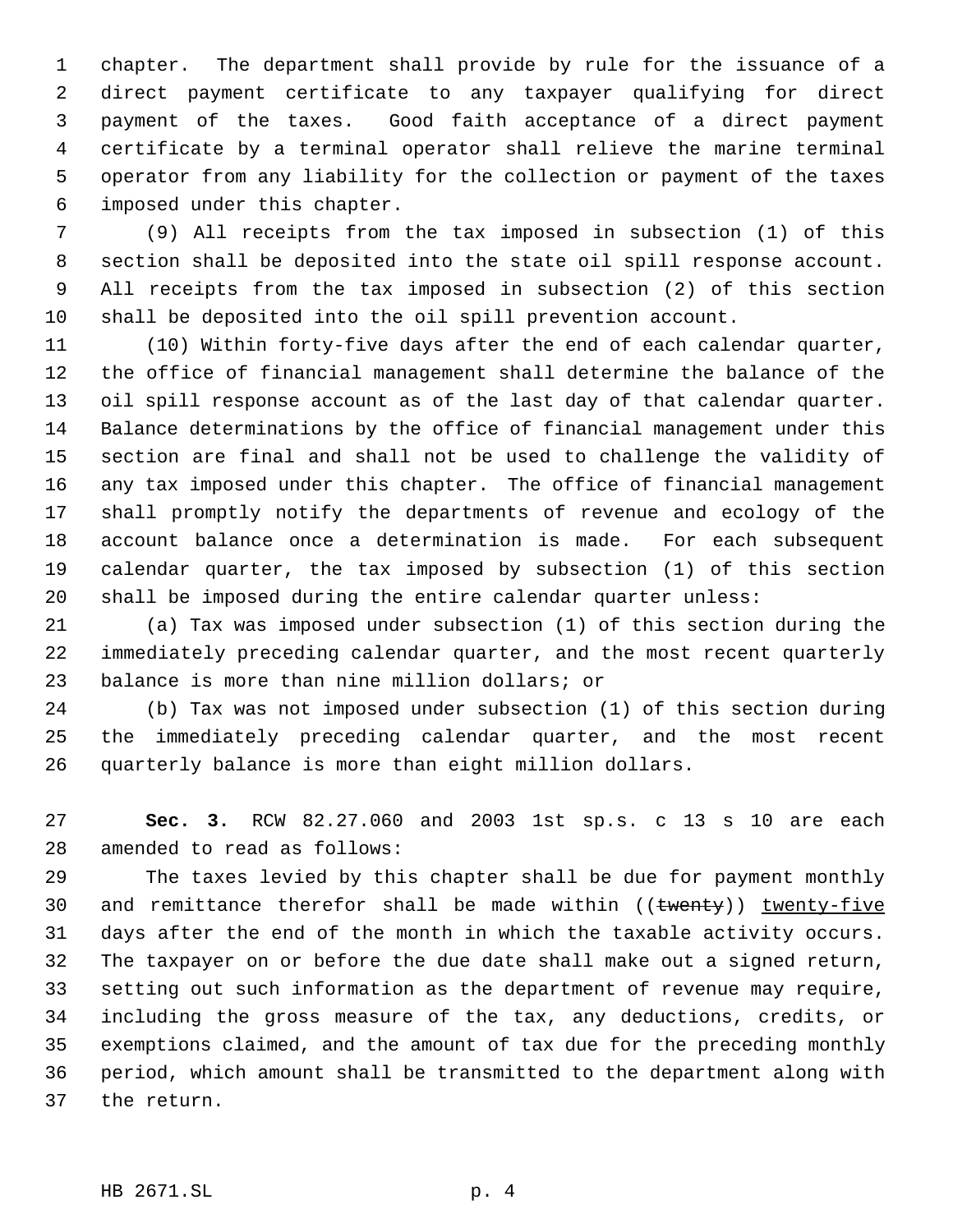The department may relieve any taxpayer from the obligation of filing a monthly return and may require the return to cover other periods, but in no event may periodic returns be filed for a period greater than one year. In such cases tax payments are due on or before the last day of the month next succeeding the end of the period covered by the return.

 **Sec. 4.** RCW 82.32.085 and 1990 c 69 s 3 are each amended to read as follows:

9 (1) "Electronic funds transfer" means any transfer of funds, other than a transaction originated by check, drafts, or similar paper instrument, which is initiated through an electronic terminal, telephonic instrument, or computer or magnetic tape so as to order, instruct, or authorize a financial institution to debit or credit an account.

15 (The electronic funds transfer is to be completed so that the state receives collectible funds on or before the next banking day 17 following the due date.))

 (2)(a) Except as provided in (b) of this subsection, the electronic 19 funds transfer is to be completed so that the state receives collectible funds on or before the next banking day following the due date.

 (b) A remittance made using the automated clearinghouse debit method will be deemed to be received on the due date if the electronic funds transfer is initiated on or before 11:59 p.m. pacific time on the due date with an effective payment date on or before the next banking day following the due date.

 $(3)(a)$  The department shall adopt rules necessary to implement the provisions of RCW 82.32.080 and this section. The rules shall include 29 but are not limited to:  $((+1))$   $(i)$  Coordinating the filing of tax 30 returns with payment by electronic funds transfer;  $((+2))$  (ii) form 31 and content of electronic funds transfer;  $((+3+))$  (iii) voluntary use 32 of electronic funds transfer with permission of the department;  $((+4))$ 33 (iv) use of commonly accepted means of electronic funds transfer;  $((+5))$   $(v)$  means of crediting and recording proof of payment; and  $((6)$ ) (vi) means of correcting errors in transmission.

 (b) Any changes in the threshold of tax shall be implemented with a separate rule-making procedure.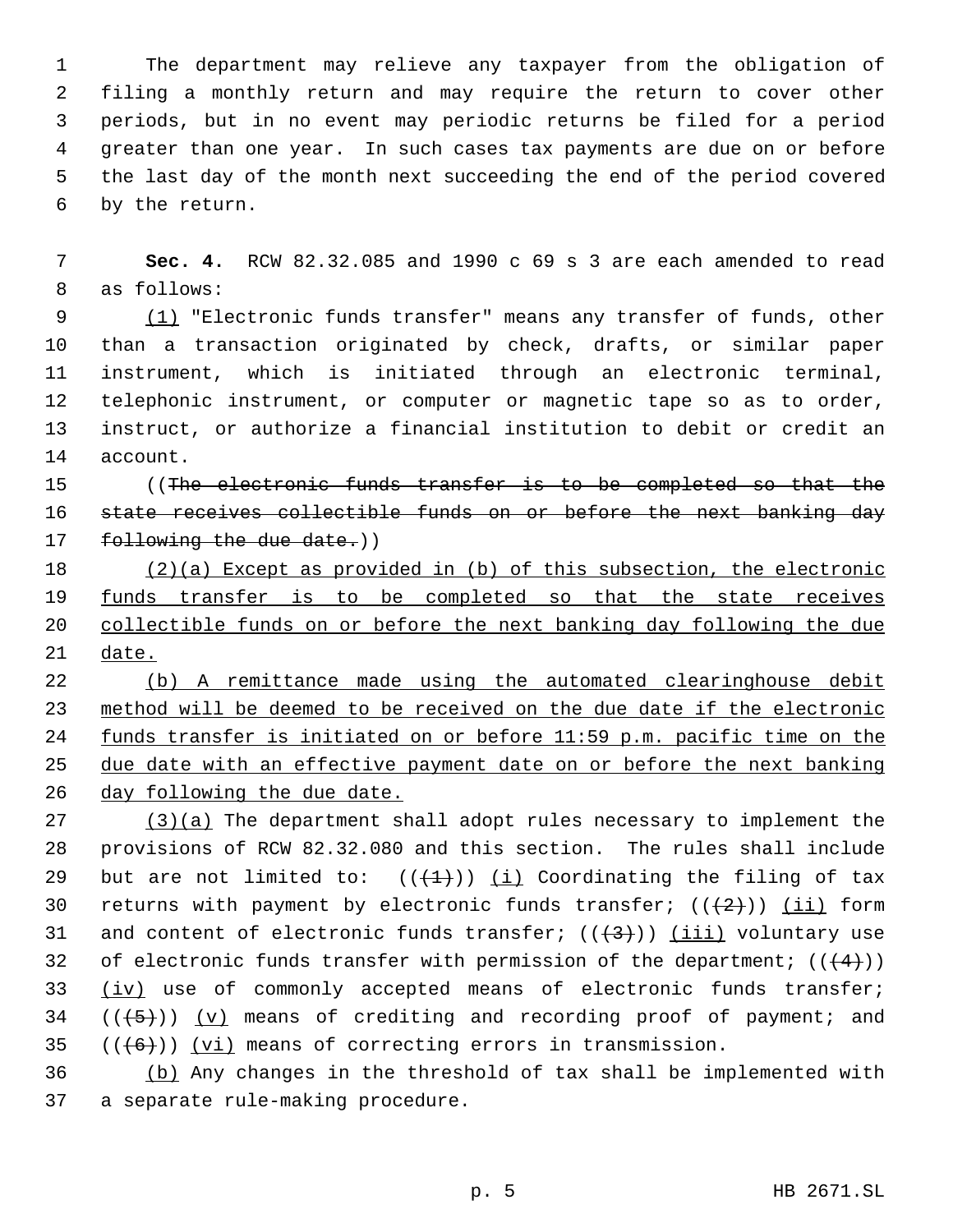NEW SECTION. **Sec. 5.** (1) The legislature recognizes the following with respect to the payment of excise taxes to the department of revenue by electronic funds transfer:

 (a) Taxpayers required to pay their taxes by electronic funds transfer must do so through the use of either the automated clearinghouse debit method or automated clearinghouse credit method;

 (b) For a remittance by electronic funds transfer to be considered timely, the transfer must be completed so that the state receives collectible funds on or before the next banking day following the due date;

 (c) For the state to receive collectible funds on or before the next banking day following the due date, taxpayers using the automated clearinghouse debit method must initiate the transfer before 5:00 p.m. 14 pacific time on the due date;

 (d) The department of revenue receives information identifying the precise date and time the electronic funds transfer is initiated when 17 a taxpayer uses the debit method; and

 (e) The department receives information identifying only the date that the state receives collectible funds when a taxpayer uses the automated clearinghouse credit method.

 (2) The legislature therefore finds that a remittance made using the automated clearinghouse debit method should be deemed to be received on the due date if the transfer is initiated on or before 11:59 p.m. pacific time on the due date with an effective payment date on or before the next banking day following the due date. The legislature further finds that because the department does not receive information about when an electronic funds transfer is initiated when a taxpayer uses the automated clearinghouse credit method, such transfers must be completed so that the state receives collectible funds on or before the next banking day following the due date.

 **Sec. 6.** RCW 82.32.090 and 2003 1st sp.s. c 13 s 13 are each amended to read as follows:

 (1) If payment of any tax due on a return to be filed by a taxpayer is not received by the department of revenue by the due date, there shall be assessed a penalty of five percent of the amount of the tax; and if the tax is not received on or before the last day of the month following the due date, there shall be assessed a total penalty of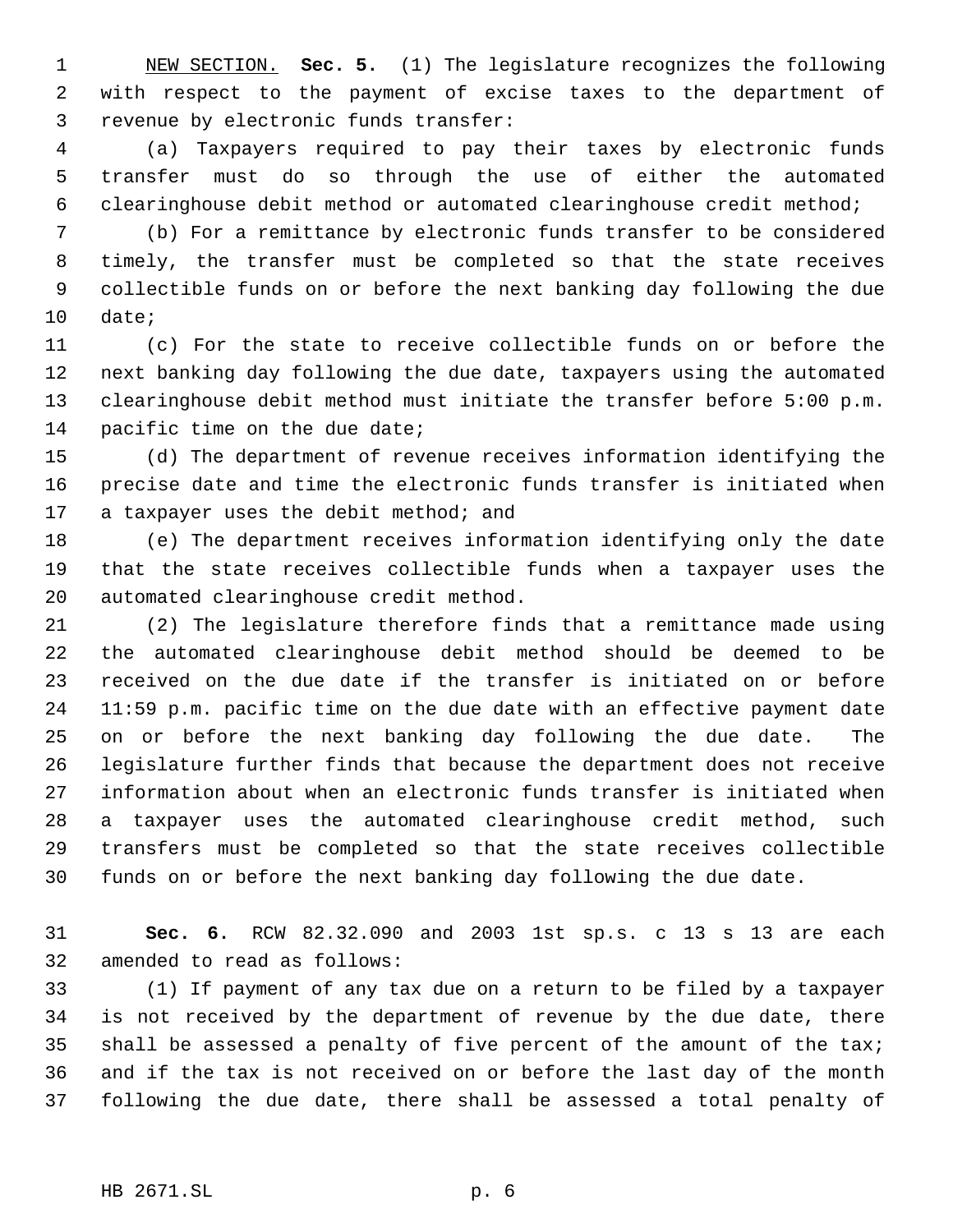fifteen percent of the amount of the tax under this subsection; and if the tax is not received on or before the last day of the second month following the due date, there shall be assessed a total penalty of twenty-five percent of the amount of the tax under this subsection. No penalty so added shall be less than five dollars.

6 (2) If the department of revenue determines that any tax  $((\frac{1}{18} - \frac{1}{18})$  has been substantially underpaid, there shall be assessed a penalty of five percent of the amount of the tax determined by the department to 9 be due( $(i \cdot$  and)). If payment of any tax determined by the department to be due is not received by the department by the due date specified in the notice, or any extension thereof, there shall be assessed a total penalty of fifteen percent of the amount of the tax under this 13 subsection; and if ((the)) payment of any tax determined by the department to be due is not received on or before the thirtieth day following the due date specified in the notice of tax due, or any extension thereof, there shall be assessed a total penalty of twenty- five percent of the amount of the tax under this subsection. No penalty so added shall be less than five dollars. As used in this section, "substantially underpaid" means that the taxpayer has paid less than eighty percent of the amount of tax determined by the department to be due for all of the types of taxes included in, and for 22 the entire period of time covered by, the department's examination, and 23 the amount of underpayment is at least one thousand dollars.

 (3) If a warrant be issued by the department of revenue for the collection of taxes, increases, and penalties, there shall be added thereto a penalty of ten percent of the amount of the tax, but not less than ten dollars.

 (4) If the department finds that a person has engaged in any business or performed any act upon which a tax is imposed under this title and that person has not obtained from the department a registration certificate as required by RCW 82.32.030, the department shall impose a penalty of five percent of the amount of tax due from that person for the period that the person was not registered as required by RCW 82.32.030. The department shall not impose the penalty under this subsection (4) if a person who has engaged in business taxable under this title without first having registered as required by RCW 82.32.030, prior to any notification by the department of the need to register, obtains a registration certificate from the department.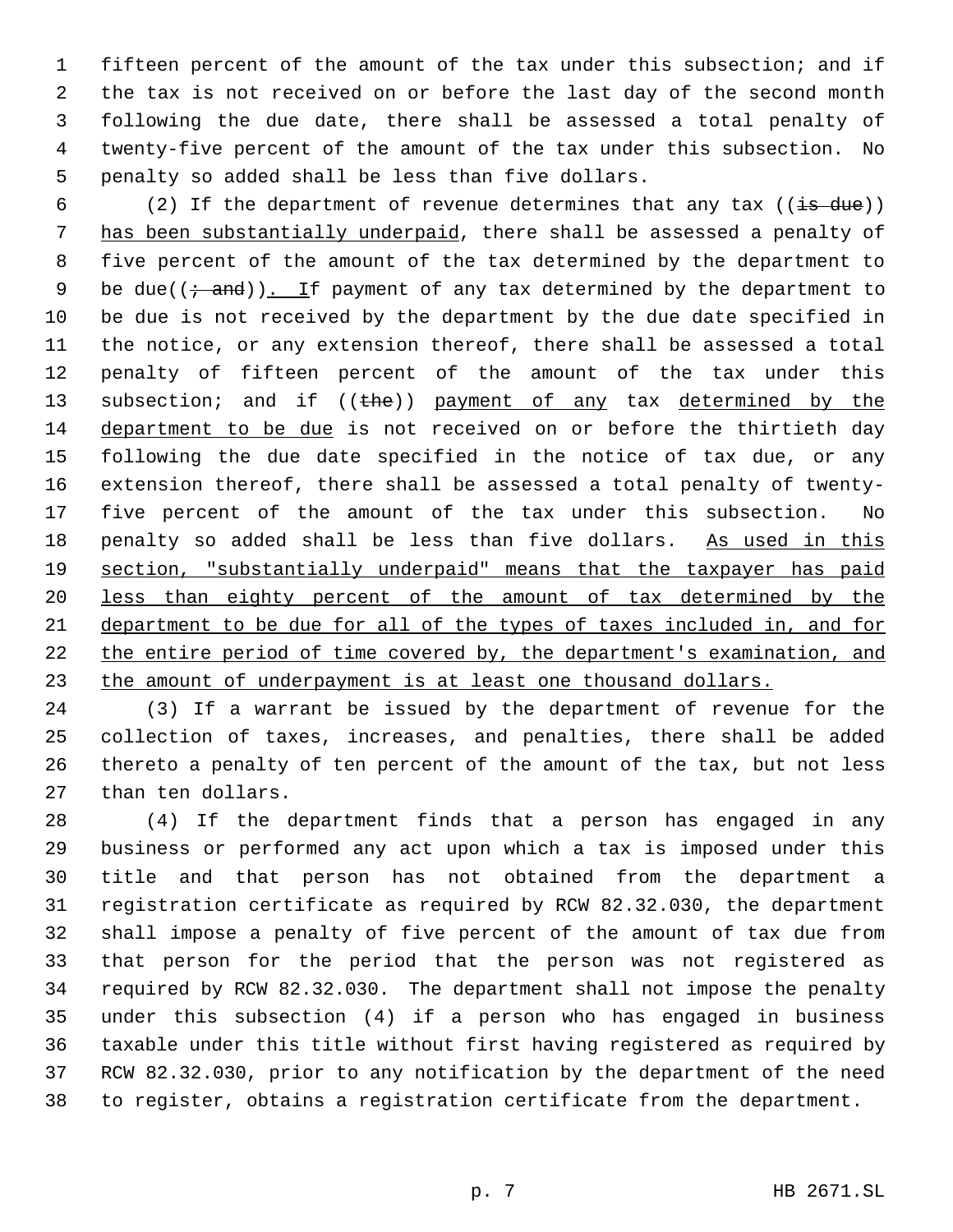(5) If the department finds that all or any part of a deficiency resulted from the disregard of specific written instructions as to reporting or tax liabilities, the department shall add a penalty of ten percent of the amount of the additional tax found due because of the failure to follow the instructions. A taxpayer disregards specific written instructions when the department of revenue has informed the taxpayer in writing of the taxpayer's tax obligations and the taxpayer fails to act in accordance with those instructions unless the department has not issued final instructions because the matter is under appeal pursuant to this chapter or departmental regulations. The department shall not assess the penalty under this section upon any taxpayer who has made a good faith effort to comply with the specific written instructions provided by the department to that taxpayer. Specific written instructions may be given as a part of a tax assessment, audit, determination, or closing agreement, provided that such specific written instructions shall apply only to the taxpayer addressed or referenced on such documents. Any specific written instructions by the department of revenue shall be clearly identified as such and shall inform the taxpayer that failure to follow the instructions may subject the taxpayer to the penalties imposed by this subsection.

 (6) If the department finds that all or any part of the deficiency resulted from an intent to evade the tax payable hereunder, a further penalty of fifty percent of the additional tax found to be due shall be added.

 (7) The penalties imposed under subsections (1) through (4) of this section can each be imposed on the same tax found to be due. This subsection does not prohibit or restrict the application of other penalties authorized by law.

 (8) The department of revenue may not impose both the evasion penalty and the penalty for disregarding specific written instructions on the same tax found to be due.

 (9) For the purposes of this section, "return" means any document a person is required by the state of Washington to file to satisfy or establish a tax or fee obligation that is administered or collected by the department of revenue, and that has a statutorily defined due date.